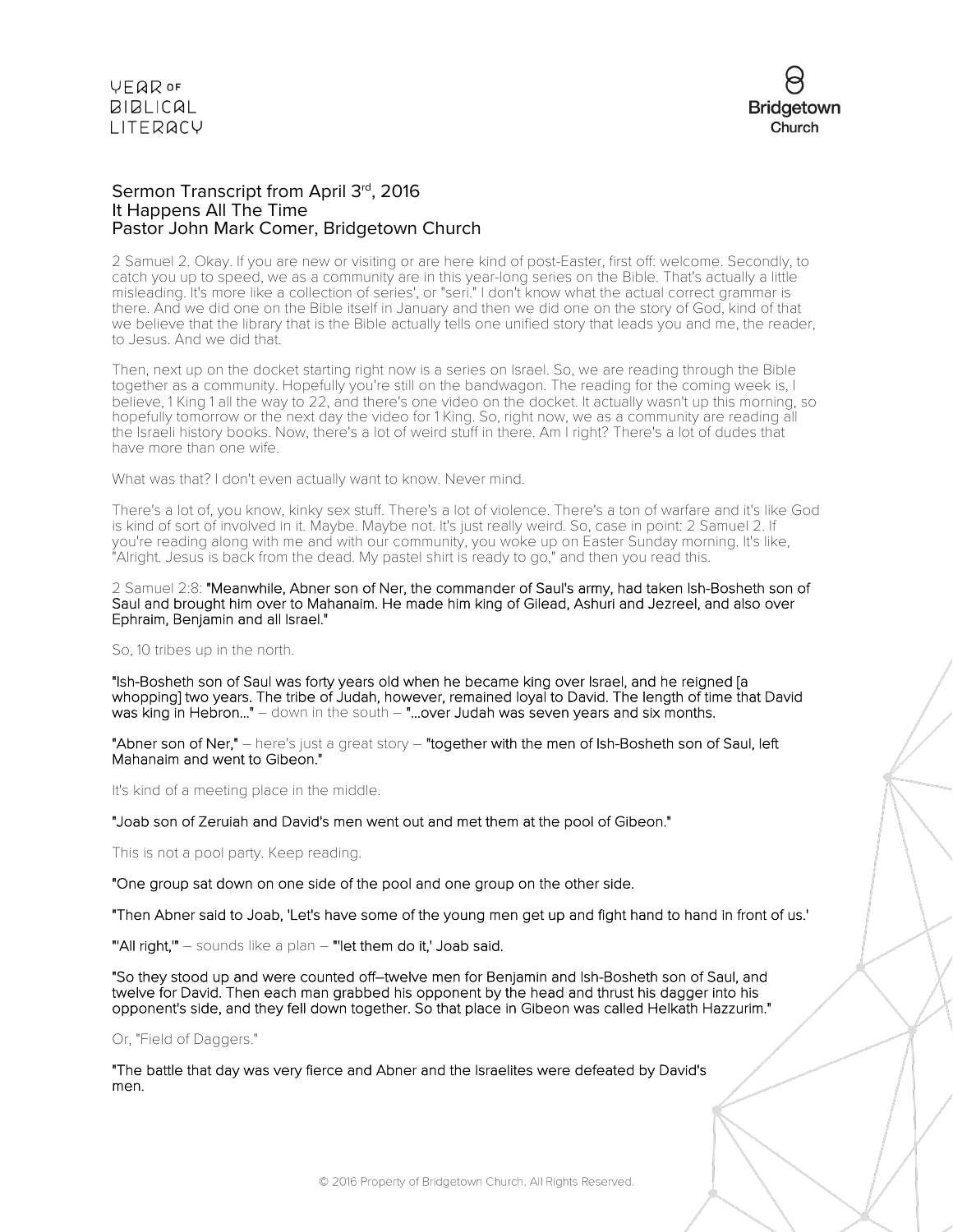

### "The three sons of Zeruiah were there [three brothers]: Joab, Abishai and Asahel. Now Asahel was fleetfooted as a wild gazelle."

That's fleet-footed, guys. I mean, that's like, sisters, if you're like, "There's a hot guy and he's a runner," that's a line right there. Just give it a shot.

#### "He chased Abner, turning neither to the right nor to the left as he pursued him. Abner looked behind him and asked, 'Is that you, Asahel?'

#### "'It is,' he answered.

"Then Abner said to him,"  $-1$  imagine like heavy breathing, you know?  $-$  "Turn aside to the right or to the left; take on one of the young men and strip him of his weapons.' But Asahel would not stop chasing him.

"Again Abner warned Asahel, 'Stop chasing me! Why should I strike you down? How could I look your brother Joab in the face?'

"But Asahel refused to give up the pursuit; so Abner thrust the butt of his spear into Asahel's stomach, and the spear came out through his back."

#### That is so Quentin Tarantino.

"He fell there and died on the spot. And every man stopped when he came to the place where Asahel had fallen and died.

"But Joab and Abishai pursued Abner, and as the sun was setting, they came to the hill of Ammah, near Giah on the way to the wasteland of Gibeon. Then the men of Benjamin rallied behind Abner. They formed themselves into a group and took their stand on top of a hill.

"Abner called out to Joab, 'Must the sword devour forever? Don't you realize that this will end in bitterness? How long before you order your men to stop pursuing their fellow Israelites?'

"Joab answered, 'As surely as God lives, if you had not spoken, the men would have continued pursuing them until morning.'

#### "So Joab blew the trumpet, and all the troops came to a halt; they no longer pursued Israel, nor did they fight anymore."

So, there's that.

It's pretty weird, huh? Is that really moving for you? Your heart, your soul, your relationship to Jesus? How many of you read that last Sunday morning? Did any of you think to yourself something along the lines of, "What the heck? What is the point of a story like this?"

It's really confusing. In particular, because so many people, at least in the late modern west – and I think this is unique to America in particular. But, so many people kind of think of the Old Testament – that's the first part of the Bible – like a collection of short stories, each with a moral point. And there's bits and pieces of truth in there, but there are all sorts of problems with reading the Old Testament that way. Here's one: what do you do with a story like this? What's the moral point? Exactly. Aim for the belly when you stab your opponent or be careful with the butt end of your spear or trail running is great, but there's a time when you need to just stop?

Like, what exactly is the takeaway here for you and for me? Is there any? Or, to reframe the question: what does an ancient, primitive, violent story about tribal warfare and a blood feud have to do with you and me and Jesus?

So, here's the plan for tonight, because you're all reading this every day. I want to show you how we, as followers of Jesus, three plus millennia later, on the other side of the world, in a whole other culture and day and age, not in an ancient tribal violent, but here in urban, progressive, secular Portland, how you and I read every single story here. How we read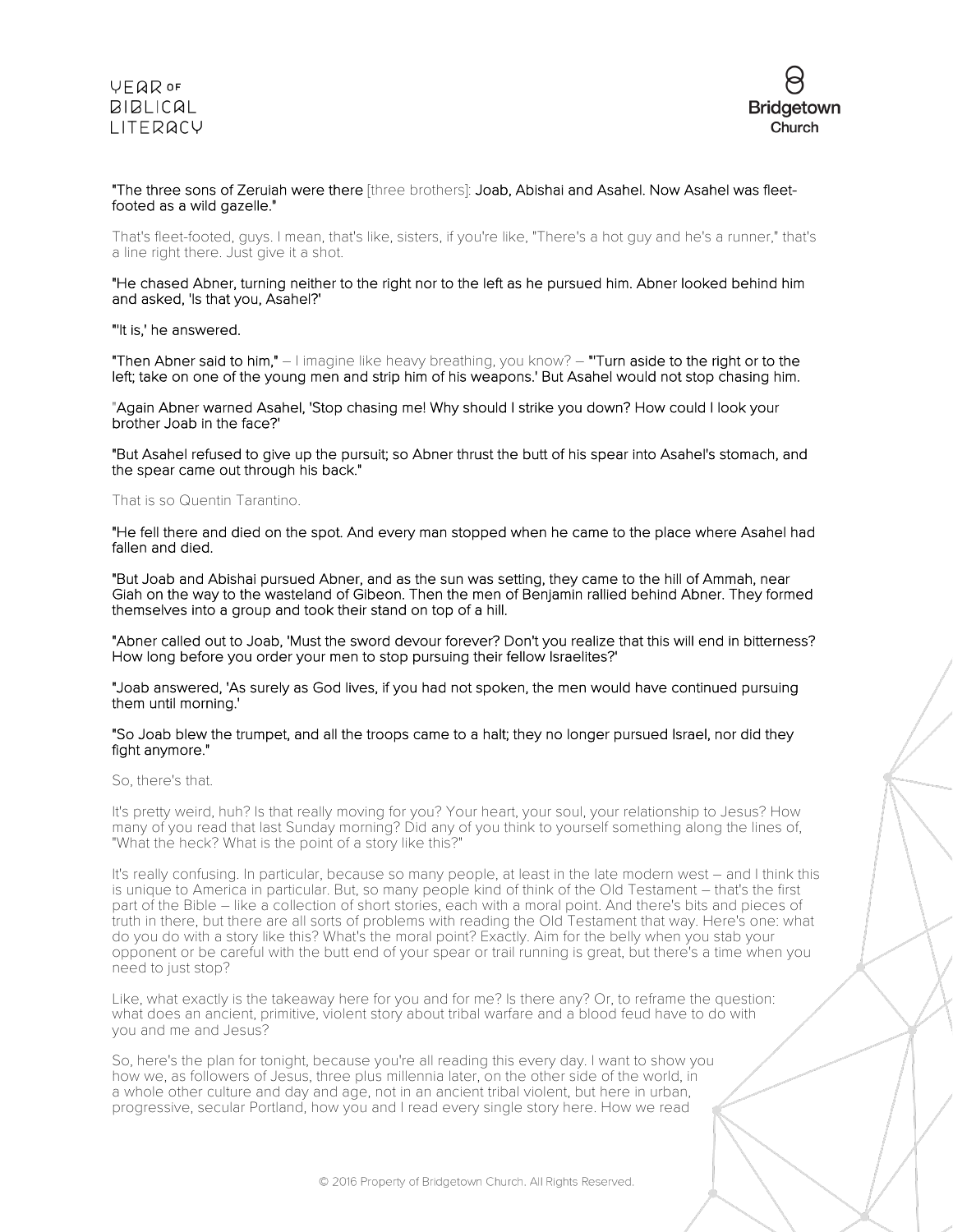



ancient Hebrew history. Does that sound like a plan? Yeah? Okay.

Turn in the New Testament to Romans 4. If you're new to the Bible, there's a table of contents in the beginning. But, this is about three quarters of the way through. Romans 4. The New Testament writer, Paul, who's the author here, is a huge help because he spent a lot of time working out the relationship between the Old Testament and Gentile – that's a way of saying "a non-Jewish person" – followers of Jesus. So, Paul is Jewish, so he knows the Old Testament like the back of his hand. But, he spends a lot of time working it out for people like you and people like me. For example, in his letter to the Romans, he retells the story – and there'll be <sup>a</sup> quote in <sup>a</sup> minute – of Genesis 15.

So, let's read Romans 4:18: "Against all hope, Abraham in hope believed..." – man, is that a great line or what? – "...and so became the father of many nations, just as it had been said to him, 'So shall your offspring be.' Without weakening in his faith, he faced the fact that his body was as good as dead–since he was about a hundred years old–and that Sarah's womb was also dead."

If you know this story.

"Yet he did not waver through unbelief regarding the promise of God, but was strengthened in his faith and gave glory to God, being fully persuaded that God had power to do what he had promised. This is why 'it was credited to him as righteousness.'"

So, that line right there, that's a quote from Genesis 15. Now, listen to this. Watch what Paul does here.

"The words 'it was credited to him...'" – this is Paul teaching the Old Testament – "...were written not for him alone, but also for [who?] us, to whom God will credit righteousness–for us who believe in him who raised Jesus our Lord from the dead."

Okay. The first thing that you need to wrap your head around is that the Scriptures weren't written to us, but they were written for us. Here's what I mean by that: Paul, in this example, takes a story from Genesis 15, from the Old Testament, a story about Abraham that was written millennia ago even in his time, on the other side of the world by Hebrews and to Hebrews in Hebrew. And he says, "Actually, that story, that ancient story? Yeah. It's actually for you and it's for me. In fact, every single person, if you believe that Jesus is Lord, that story is for you."

Now, because it wasn't written to us, we have to work overtime to make sense of the Bible. It was written in a whole other language. Hebrew in the Old Testament and bits and pieces of it are in Aramaic and Greek in the New Testament. And it's in a whole other time and day and age and culture. It's an honor/shame culture. We don't remotely get that, at least not here in the West. And there's background and history and lead up and narrative. So, we just have to work really hard to make sense of the Bible. It's not like you can just wake up tomorrow morning, pull out your NIV English translation of the Bible, read 1 Kings and be like, "Yeah, I get it. That makes sense. That makes sense. Cool. No problemo."

If that's you, you're weird. Like, no. You don't exist. It's not like that. We have to work really hard because it was not written to you and to me. But, that said, it was written for you and me. So, that's why we wake up tomorrow and we read it. That's why I'm here teaching it and why we set aside time week after week. It's why we read books. It's why we think and we jump in. Because this, all of this stuff, was written for you. Paul and the New Testament writers deeply believed that this ancient Hebrew collection of writings that we now call the Old Testament, it's for us as followers of Jesus.

So, then the question becomes: Okay, so, it's for us. Great. To do what exactly?

Well, keep reading. Turn over to Romans 15. In verse 3, Paul quotes from the Old Testament.

#### "For even the Messiah did not please himself but, as it is written: 'The insults of those who insult you have fallen on me.'"

That's a quote from Psalm 69. But then watch what Paul does next.

"For everything that was written in the past was written to teach us, so that through the endurance taught in the Scriptures and the encouragement they provide we might have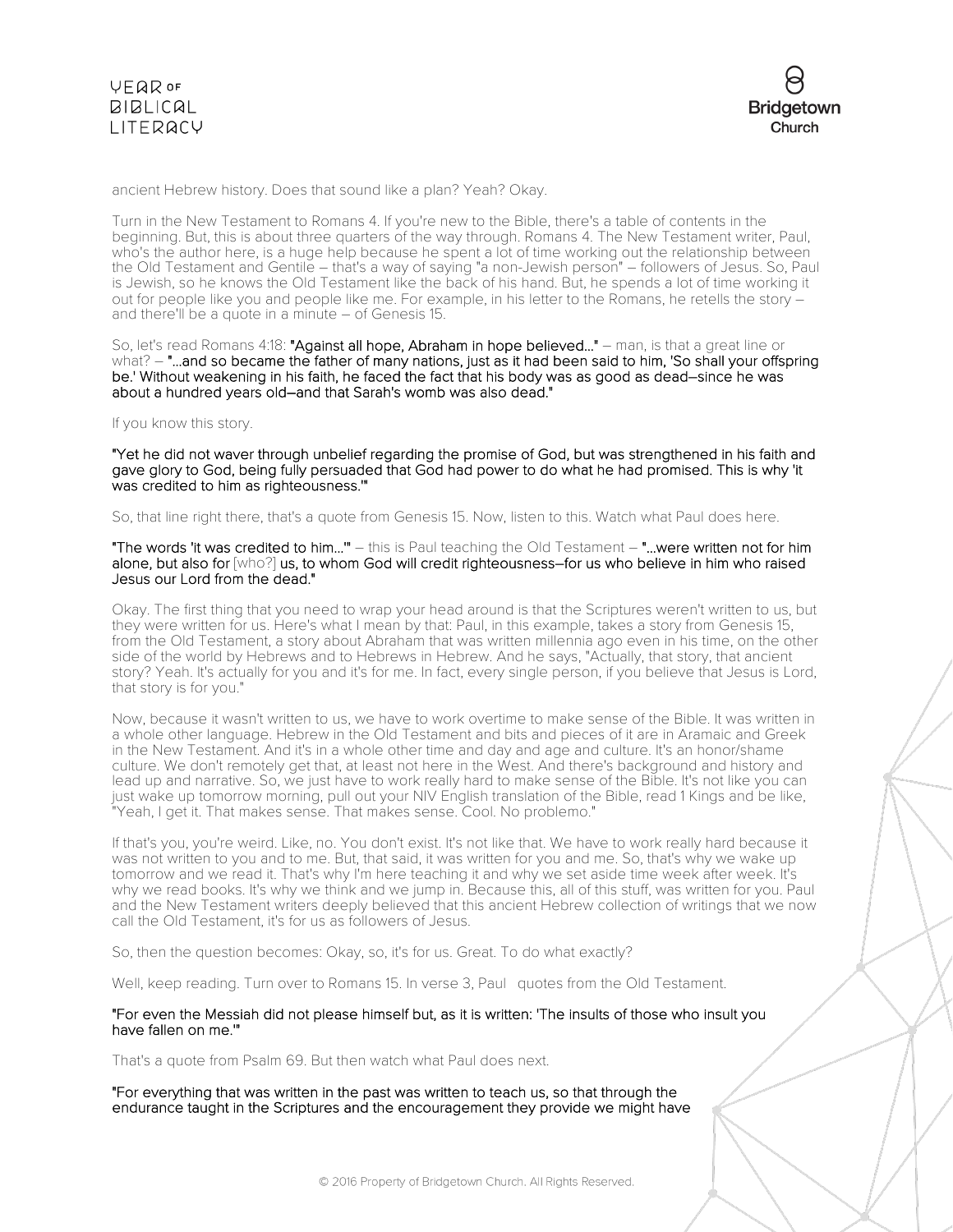

## hope."

Everything that was written in the past – that's Paul for "the Old Testament" or the Bible of his day – all of it was "written to teach us." Now, who's "us" in the story here? Who's "us?" Yeah. Followers of Jesus. Somebody said it. Well done. You and me. It was written for us to teach us. So, there's more going on when you read a story – like that kind of obscure one in 2 Samuel 2 – than entertainment. Like a story for you to read and be like, "That's cool, but Hunger Games is better."

There's more going on there. It's written to teach you and teach me. So, the next question becomes: okay. So, it's written to teach. To teach me what exactly?

And notice that Paul does not say "doctrine," what to believe, or "practice," how to live, which, at least if you're me, is what you would expect. But instead he writes, "Written to teach us, so that through the endurance taught in the Scriptures and the encouragement they provide we might have..." – what? Hope. Remember that word. Hang on to it. I want to come back to it at the end of the teaching. Now, I think the Old Testament does teach doctrine; what to believe and practice and how to live. But, we all know that most of our doctrine and practice all comes from the teachings of Jesus and the writings of the New Testament, not the old.

So, what if the main point of the Old Testament – in particular as you think about a history book like Samuel or Kings – is something else? Remember what the Bible is. We said this in January. The Bible is covenant documents. Remember that language? It's a collection of writings for people who enter into covenant and into a marriage-like relationship with God. Remember how we said that the Bible is not authoritative for the city of Portland or for the United State of America? It's true for all people for all time, but it's not authoritative. It's authoritative for you, for me, for people that actually, of our own free will and volition, step into a covenant-like relationship with God. And it's to teach you and I how to be in that kind of a relationship with God.

Could it be that the main point of the Old Testament is to tell us what God is like and how you and I relate to God? Dallas Willard, he writes this about the Old Testament stories:

"The moral of the story often will have much more to do with what we learn of God than an identifying with a particular character."

In other words, the characters are meant to be an example for us to avoid or imitate, but ultimately we are meant to encounter God in a fresh, new way. So, yes, as you read through the Old Testament there are characters that set an example; positive and, more often than not, negative. But, the main thing that the stories teach us – and please hear me right now. The main thing kind of at the top of the pile is how to relate to God. That's why so much of the Bible comes as stories and not as proposition. It's why the Bible is not a systematic theology textbook. You know, "Chapter one: Ecclesiology. Chapter two: Missiology. Chapter three: Christology."

You're thinking, "I don't even know what that is."

That's okay. That's my job to nerd out. You get to just listen. Okay? But, that's not how the Bible reads. There's no index at the back. You don't look up your subject of choice in page 1,348. That's not what it is. How does it start? What's the opening line? "In the beginning God created the heavens and the earth."

Here's what He did in day one. Here's what day two was like. Here's what day three was like. It is a story. Why? Because stories teach you how to relate to other people far better than abstract truth. Okay, we all get this. It's why we ask questions. I was with somebody recently a few weeks ago in South Africa. I was with this pastor who had just an amazing relationship with his wife and an amazing marriage. I said, "Alright, dude. Help me out here. I'm a young husband. I'm a young guy. Teach me how. You have a such a great marriage. What's it like?"

He did not have some abstract idea out there. He started to tell me stories of what he does to be a good husband. Stories of how he and his wife keep life and love and romance and all of that alive. It was story after story after story because stories teach you and I how to relate. But, all that to say that doesn't mean that there isn't a moral point to the stories. Turn over to the next letter over. 1 Corinthians 10.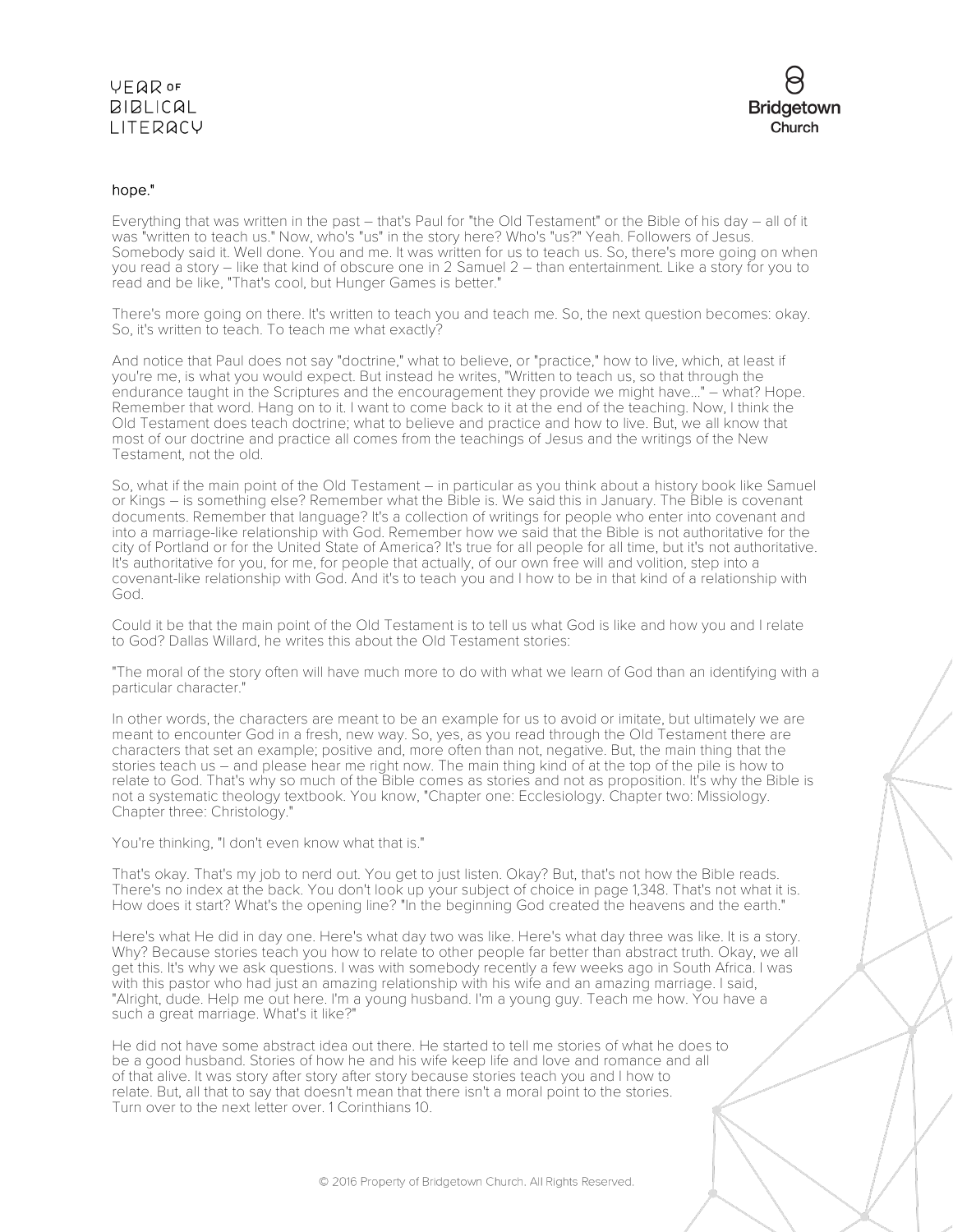

So, this is another letter also written by the exact same author, Paul. And I absolutely love what he's up to here. 1 Corinthians 10. I want to wait for you all to get there. You guys okay tonight? Brenton, man, you've got a tank top on. It's not that hot, but you are. Well done. That was funny!

#### 1 Corinthians 10:1: "For I do not want you to be ignorant of the fact, brothers and sisters, that our ancestors were all under the cloud..." – now, pause right there.

"Our" ancestors. Okay. Paul is Jewish. If you know anything about the church in Corinth, for the most part it was not Jewish. It was made up, for the most part, of Greco-Romans. So, here's Paul writing a letter. He's a Jew writing to non-Jewish people and one of the lines is "our ancestors" and he starts to talk about ancient Israel, Abraham and the rest. That's weird. Imagine if I were to get an email from somebody in China who were to lead with "our ancestors." I would email back saying, "Well, you're Chinese. I'm American. We are a very different country, a very different ethnicity. Your ancestors are not my ancestors."

Right? Not in a good or bad way, just your ancestors are not my ancestors. So, what exactly is Paul up to here? Paul is drawing out the continuity between Israel and the Old Testament, an ethnic community made up of Jews and Jews only, and then the Church in the New Testament, a kind of non-ethic or an a-ethic community made up of Jews and Gentiles or non-Jewish people. Greeks and Romans and Americans and Chinese and Russian (a lot of Russians here.) Like, all of it. And he's saying it's one kind of through line all the way through. It's the exact same family of God. This is what Paul is saying: that Israel's story is our story. That Moses is your ancestor. Moses. You're like, "But I'm not Jewish. I'm from Thailand."

Moses is your ancestor. Your great great great great great great great great, multiply, grandfather. Israel's story is our story. Israel was the family of God and now, if you know the story of the Bible, you and I, as followers of Jesus, have been adopted into the family of God. I become a son, you become a daughter. God is our Father. A family no longer based on ethnicity, but now based on faith in Jesus. This is what He is up to. Now, keep reading.

1 Corinthians 10:2, "They [Israel, our ancestors] were all baptized into Moses in the cloud and in the sea. They all ate the same spiritual food [manna] and drank that same spiritual drink [the water from the rock]; for they drank from the spiritual rock that accompanied them, and that rock was the Messiah. Nevertheless, God was not pleased with most of them; their bodies were scattered in the wilderness."

So, what is he up to? Paul is drawing parallels here. He's saying, "Think about it. Just as Israel went through the Red Sea. Hey, we went through the waters of baptism."

We'll see that tonight in just a few minutes.

"Just as God gave Israel a savior in Moses, God gave you and me a savior in Jesus. Just as God gave Israel the manna and the water from the rock, God gave you and me the bread and the wine."

Now, this is not allegory, okay? The Old Testament – and please hear me, particularly if you grew up in the Church – is not an allegory. This is far more profound. Paul is drawing parallels between Israel and us. He's saying, "Hey, their story is kind of like our story."

That's how you read the Old Testament. You keep your eyes open as you read through it and you look for parallels. In Paul's case, the parallels are a warning to the church in Corinth. So, in context, if you read Paul's letter to the Corinthians as a whole, Paul is dealing with a very specific problem in the church: idolatry. This is a Greco-Roman city, it's a Pagan, heathenistic, non-Jewish kind of super progressive culture, and idolatry is a huge part of the life. So, Paul is dealing with this problem in the Church, idolatry, how? By teaching a group of non-Jewish followers of Jesus from an ancient Hebrew story, and he's drawing parallels. He's saying, "Hey, in the same way that Israel was saved, Israel was 'baptized,' but still, when Israel got into idolatry, it was the end. So, just because you're saved and just because you're baptized doesn't mean, 'Hey, if you get into idolatry, no worries. It's okay.' No. Don't play with fire."

It's a warning from Paul. Now, keep reading. Look at what he does in verse 6.

1 Corinthians 10:6, "Now these things occurred as examples to keep us..." – there it is again – "...from setting our hearts on evil things as they did. Do not be idolaters, as some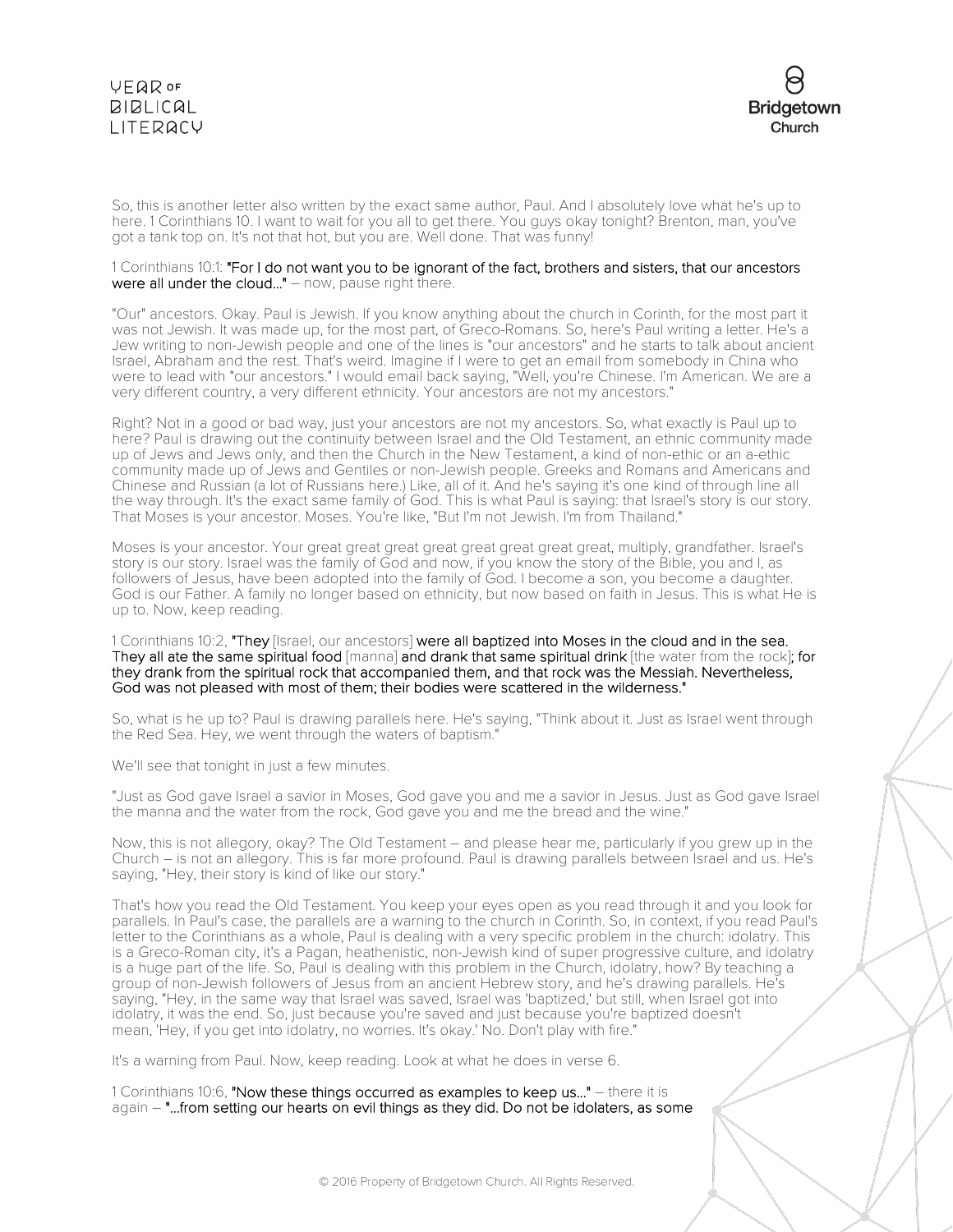



#### of them were; as it is written:"

Here's a quote.

### "'The people sat down to eat and drink and got up to indulge in sexual revelry.'"

That's from Exodus.

#### "We should not commit sexual immorality, as some of them did–and one day twenty-three thousand of them died. We should not test Christ, as some of them did–and were killed by snakes. And do not grumble, as some of them did–and were killed by the destroying angel."

So, clearly, there is a moral point to a lot of this. But, these things happen to them as examples and were written down as warnings for us, on whom the culmination of the ages has come. So, if you think you're standing firm, be careful that you don't fall. And Paul goes on. Notice that twice Paul writes that these things happen to them as examples. That word "examples" here in Greek is "tupos." Can you say that? Great. And, it can be translated "mold" or "model." It was used in Paul's day for a prototype of something to be made later. So, think of like an architectural model of a house that's this big made out of cardboard. That's a tupos, or a mold or a model of an actual, full on house to be made later.

So, these examples that we read all through the Old Testament are essentially case studies. "This is what happens when..." – you fill in the blank. This is what happens when.

You could put it this way: it happened and it happens. So and so did this thing a long time ago on the other side of the world and it happened, and it happens all the time. King David was a man after God's own heart. Incredible guy, used by God. But, there was a long running character flaw. One of many. In particular, his relationship to women and to sex and when he was older – 50 years old or so in life – he started to get apathetic and kind of tired of the fight and lazy and he ended up having an affair. And out of that affair, his entire family started to crumble to pieces and the after-effect was brought on not only David and his wife, but his family and his nation as a whole. There was just this collateral damage all over the place.

Yeah, that happened and it happens all the time. A lot of you are like, "Yeah. That's my family. That's my dad. That's my mom. That's me."

King Solomon's son was an amazing guy. I read this morning, the zenith of Israel's story. Everybody was under their own vine and their own fig tree. You read that line? I might be a day ahead. Maybe that's tomorrow morning. That's a great line. Like, who doesn't want their own vine and their own fig tree? You don't? Okay. I think that sounds great. I'm a fig guy. Trader Joe's figs? Why? No way. I have my own fig tree. I don't think we're in the right climate. Anyway. That's a tangent. I digress.

So, it's this great moment in the story and here's Solomon, he's son of David and he's over Israel and its zenith and asking God for wisdom and it's just this beautiful moment. But then, slowly but surely over time, his heart turned. Through what? Money, sex and power. And his heart warped out of shape and he became the antithesis; the hero became the villain. He became the slaver, the new Pharaoh, over a brand new Egypt. Wow. But, it did not happen at once, right? It did not. Over a very long period of time. That happened. It happens all the time. We could go on with story after story, example after example, tupos after tupos. It happened and it happens all the time.

The novelist Frederick Buechner, any fans in the house? That's not a lot of you. Okay. He had this to say:

"The Bible is a swarming compost of a book, an Irish stew of poetry and propaganda, law and legalism, myth and murky history, and hysteria. Over the centuries it has become hopelessly associated with tubthumping evangelism and dreary piety with superannuated superstition and blue-nosed moralizing with ecclesiastical authoritarianism and crippling literalism. And yet, just because it is a book about both the sublime and the unspeakable, it is a book also about life and the way it really is. It is a book about people who, at one and the same time, can be both believing and unbelieving, innocent and guilty, crusaders and crooks, full of hope and full of despair. In other words, it is a book about us."

What you find in the Bible is that somebody else has been through what you're going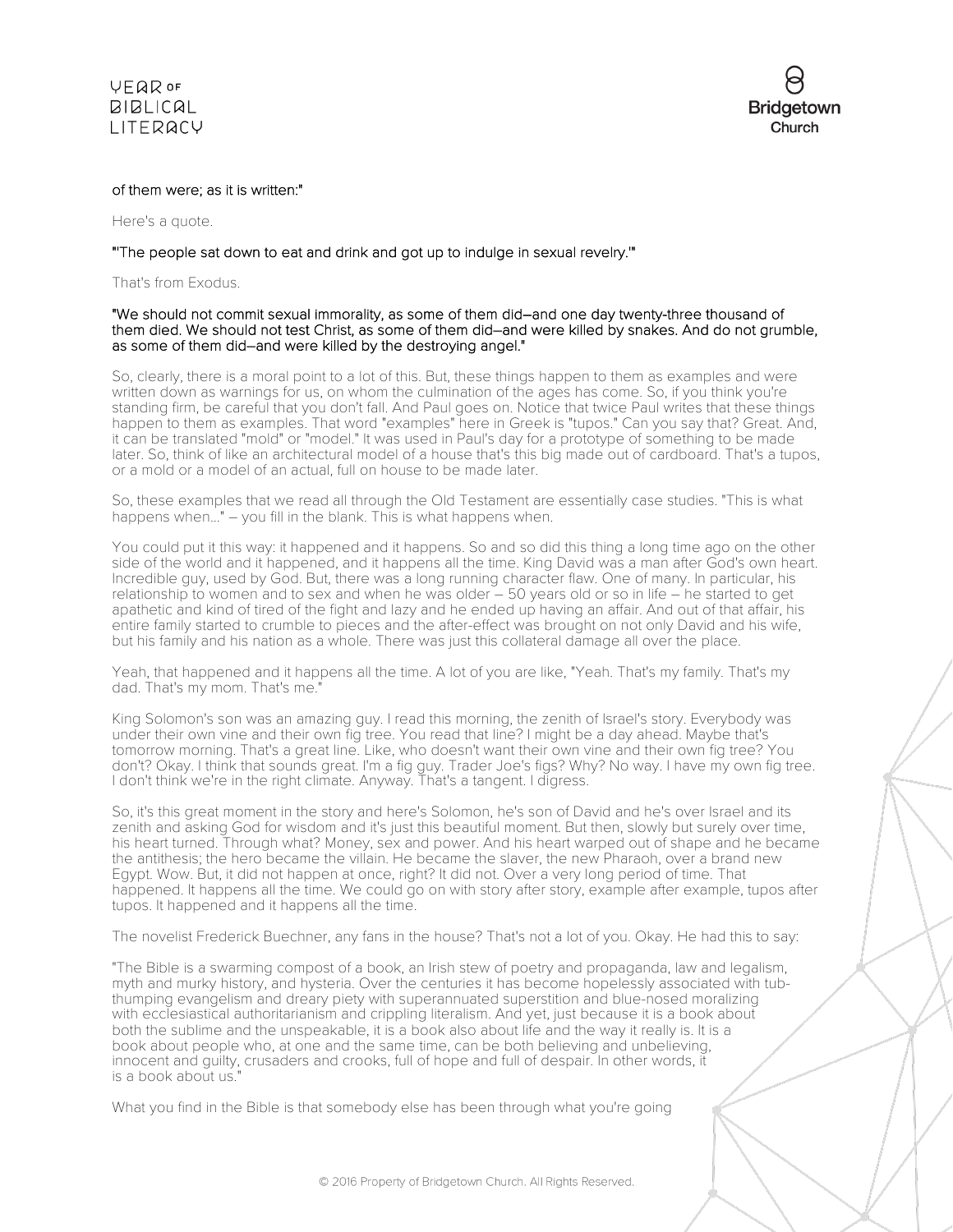

through and they've written about it. Someone from another time, from another place has written in startling detail about what you are going through right here and now and it's surprisingly, and shockingly at times, relevant and helpful. That's one of the reasons that the Bible is so brutally honest about the messiness of life and how screwed up we are in the human condition.

You know, there are a lot of ways that the Bible is very similar to other ancient writings. It's written in Hebrew, it's an ancient Semitic language and very much a byproduct of the culture of the day where polygamy was the norm and slavery and so on and so forth. But, there are also a number of ways in which the Bible is so very different. It stands literally apart. There are no other ancient writings like it at all. One such example is the fact that there are no heroes in the Bible other than God and Jesus. But, there are no heroes. The closest you get is somebody like David, who is kind of the Hebrew hero to this day. But, did you read the David story? It's story after story about character flaw after character flaw, about mistake after mistake. And the ending of the story is like there's this great middle of the story and then the Bathsheba thing and then it's just this.

The ending of the story is really depressing. He's this bitter, angry, old man with a really hot girlfriend. Did you read that story? That's a whole other thing. Here's the beauty of that: we can relate to messed up people who are trying to follow Jesus, but who stumble along the way. We can't relate to heroes because we're not heroes. But, we can relate to David and his friends. You know, the Bible, I think, reminds me of the difference between a commercial plot and a literary plot. So, stay with me for a minute. I think this is helpful.

So, I just – this is so nerdy – finished writing a novel a few weeks ago. And don't think it's all like, you know, "I'm cool." It's young adult sci-fi novel. I wrote it for my kids. Okay? So, I started a year and a half ago on my Sabbatical. I had three months off and, by the need, I was starting to get a little bored. So, I started writing my novel. Reading's a huge part of my family. Especially my oldest son is this avid reader. We both read at least one novel a week. And even my wife now. So, you come over to our house on Sabbath and half of the day it's like we're just sitting on the couch reading. So, it's a huge part of our life. So, I started writing this novel just, honestly, kind of as a gag and then for my kids.

Then I finished it. So, I have no idea if it will ever see the light of day. I don't know if I want to embarrass myself that much. But, as part of it, in my spare time over the last year and a half or so, I was learning a brand new trade. So, I write books, but it's non-fiction. That's totally different. So, I read all the material out there on plot and character and dialogue and genre and all of that. One of the first things that you learn is about the difference between a commercial plot and a literary plot.

So, here's a diagram from James Scott Bell's book, "Plot and Structure." So, this is what a commercial plot looks like. So, think of, I don't know, if it's a movie, think of The Avengers or something like that. The characters are either good or evil. So, there's a protagonist, there's a good guy and there's a bad guy. Right? There's kind of rising action through the whole thing and a problem here and setback there. But, you overcome the problem, you overcome the thing and then you move forward. And then the end is this kind of climax. In writer-speak, it's a "knock-out" ending or whatever. It's like, "Yes! They saved New York!" Like nobody's ever done that before in film ever. "They saved New York from an alien invasion!"

And you're like, "Yes! Awesome!" and you throw the popcorn in the trash and you walk out and you go home. Alright? That is a commercial plot. We love it all summer long. This is what a literary plot looks like. A literary plot, it's not this rising action. It's more about the inner-journey of the character or characters. The characters aren't black or white. There's not a good guy and a bad guy. The characters are mixed and kind of this grey in-between. And, depending on who you read, sometimes the ending is hopeful or hopeful-ish, kind of, sort of. But, if it's really a literary writer, then the ending is just so depressing. Like, you know you're reading really good fiction when you get to the end and you don't know what the book was about and you're just really depressed. You're like, "Wow. Wow. Faulkner. Oh, my gosh. It's amazing."

So, it's usually this downbeat or kind of ambiguous ending. Like, you know, in a literary novel or in a film, there's no resolve. It doesn't tie off neat and clean. And what that does, the genius of that is it gets you thinking about it. I'm still thinking about this novel I read a few months ago. "The Window on the Door." The ending was so violent and depressing and ugh. And I don't even know what it's about, but I'm still thinking about it. I think it's about something. I'm not sure what it is, but I still think about it as I cycle to work or whatever. That's what a really good story does. But, here's the deal: a literary plot is imperfect characters with imperfect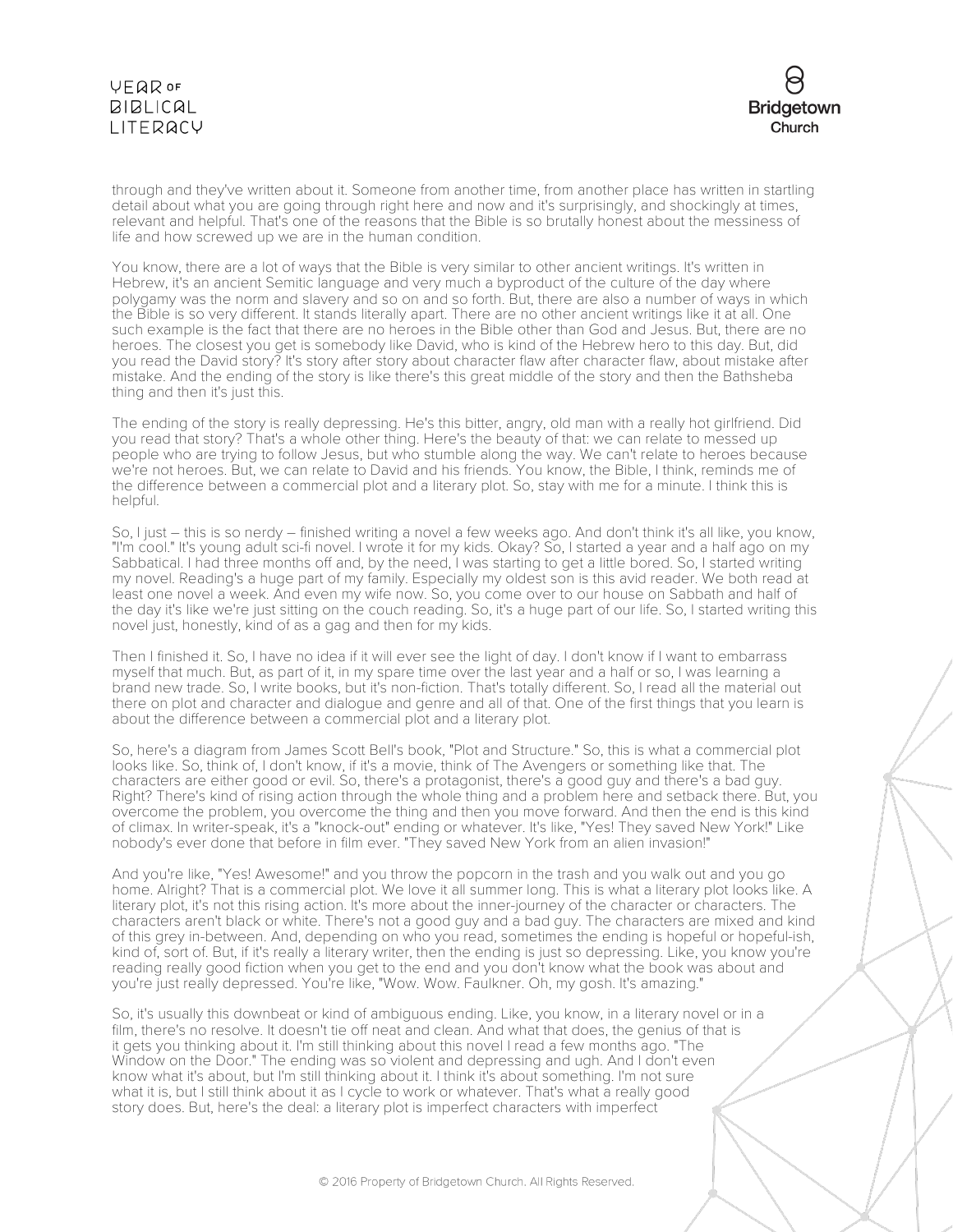

stories that lead to imperfect endings.

Listen, here's my point: the Bible is way more like a literary story than a commercial story. Why? Because life is way more like a literary story than a commercial story. How many of you feel like you're living The Avengers? How's that going for Thor? Like, "Ah, problem of the day: I lost my hammer."

Whatever. No. We feel – no. I mean, maybe your life is like that. Mine is not. Mine is more like, "Wait, what's going on in my life right now? I'm really confused. Is this going somewhere, God? I'm confused. Am I good or am I bad? Or am I... yes. And what about that mistake and what about that mistake?"

That's what life is far more like. We watch The Avengers to escape from reality. We read East of Eden, or whatever you're into, to better understand reality. So, Paul's point is like, "Listen, these stories are messy about the human condition, about how screwed up you are and I am and we all are," and that's why you and I relate to it. The stories are for you and me as followers of Jesus. And there is a moral point here and there, and there's a lot of warnings. Most of the examples in the Bible are negative examples. A lot of warnings of, "Hey, watch out for idolatry. Watch out for this. Watch out for money, sex, power. Watch out for family dysfunction."

Whatever the thing is. "Hey, watch out. There's a warning here to help you and I navigate live as we follow Jesus."

Now, all that to say, let's circle back to 2 Samuel 2 and let's read the story again with fresh eyes. So, one more time, turn back there to the left to 2 Samuel. Just a couple of more things to remember. This part here is all review from our series back in January. Remember, one, that the Bible is a story. Okay? It's not timeless truth or an encyclopedia or whatever. It is a story. Upwards of half of the Bible, statistically, is narrative. And, as I said, it's brutally honest. That's one of the reasons that I trust it. There are no skeletons hiding in the closet of the Bible. Everything is out in the open for you and I to look up and blog about. But, because the Bible is so honest about the human condition, listen, it's easy to manipulate.

The Bible has been used to justify all sorts of heinous evils – slavery, polygamy, war, the Crusades – because all of that stuff and more is "in the Bible." We have to remember the Bible is a story, and it tells it like it is, not necessarily like it should be. Does that make sense? Most of the time what you're reading is just the author saying, "This is how it is." It's not the author saying, "This is how it should be."

"Oh, he had wife number seven."

That's not like, "Go for it. Have fun."

Like, the point – in fact, if you keep reading the story, whatever the example is, slavery, polygamy, violence, most of the time, if the narrative is anything, the narrative is an indictment against that evil. Does that make sense? So, it's a story. You have to read it like a story.

Secondly, it's one story. The Bible is a library – we said that – of all sorts of writings. But, when you put it all together, we really believe that it tells one long, drawn out, complex but coherent story. I love this quote from Tim Keller:

"The reason for our confusion is that we usually read the Bible as a series of disconnected stories, each with a moral for how we should live our lives. It is not. Rather, it comprises a single story telling us how the human race got into its present condition and how God, through Jesus Christ, has come and will come to put things right. That's what the story is about."

And then, finally, one more thing: just remember where we're at in the story. So, we just finished a sixpart series on the story of God that we broke down into six chapters. Do you remember that? Creation, Fall, Israel, Jesus, the Church, New Creation. So, when you step into something like this, 2 Samuel 2, where are we at in that story? Chapter 3. Israel. So, what's going on right now in the kind of overarching story of the Bible? What's going on is God is calling out a people to set up His Kingdom on earth. Okay? That's what's going on. To save the world that's gone awry. With all of that in mind, let's reread at least bits and pieces of it one more time.

So, 2 Samuel 2:8: "Abner son of Ner, the commander of Saul's army, had taken [this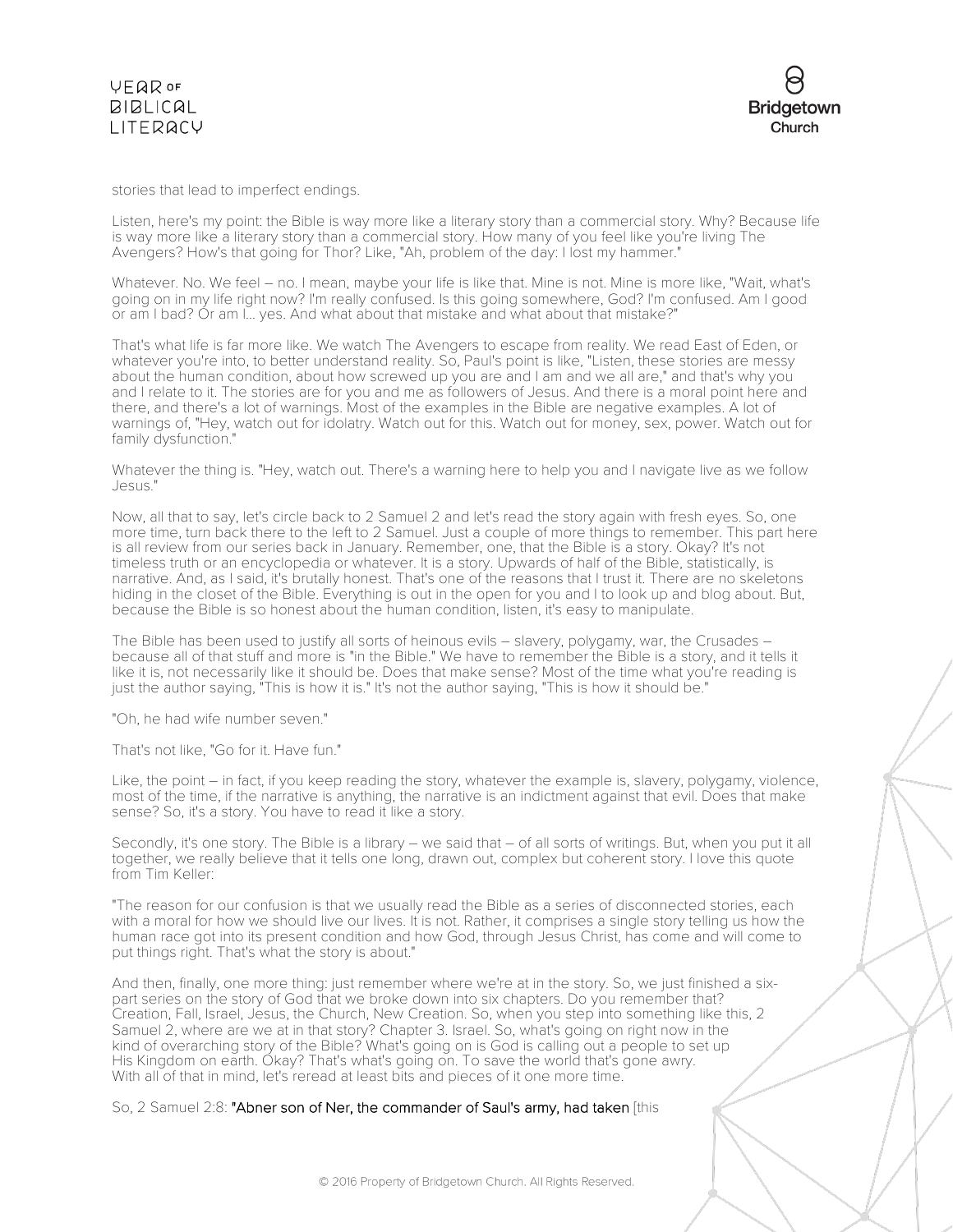

### dude] and brought him over to Mahanaim. He made him king over Gilead, Ashuri and Jezreel, and also over Ephraim..."

So now, basically, a kingdom of 12 tribes is already divided. Like, that's not... the kingdom is not off to a good start. Ish-Bosheth son of Saul, he's king up in the north over ten tribes. David is king down in the south over two tribes. And then there's two generals in twelve.

Abner son of Ner, he's over Ish-Bosheth's army up in the north and then Joab son of Zeruiah, he's over David's army down in the south. So, the two meet up. You have that whole crazy story. "Let's have some of the young men fight and fight hand to hand in front of us."

"Alright, let's do it." Joab said.

They stood up, they were counted – twelve from Benjamin and twelve for David. Each man grabbed his opponent by the head, thrust his dagger into his opponent's side. They fell down together.

So, notice here how cheap life is? This is a primitive story. I don't mean that in a derogatory way. This happened a really long time ago. But, in it, violence is almost like a sport. You know? It's like you have Portland Timbers and then you have the pool thing where 12 people stab each other in the belly. That's how cheap life is in this day and age. And then, of course, you have the whole thing about the three brothers, Joab and Abishai and Asahel and the chase and all of that. The younger brother goes after Abner, he dies, which then starts a blood feud between Abner's family and Joab's family that runs all the way through to 2 Samuel, if you've read it over the last week.

Joab later kills Abner in revenge and then Joab is killed by this dude Benaiah. It's like the violence goes on and on and on. And that key line is right there in 26.

### "Abner called out to Joab, 'Must the sword devour forever?'"

These are like the literary moments where you stop and you think.

### "'Don't you realize that this will end in bitterness?'"

Which is exactly what does happen.

### "'How long before you order your men to stop pursuing their fellow Israelites?'"

This is about the Kingdom of God. This is about the family of God who, here, are killing each other. So, what is this story about? What's the point of all of this? Well, what if it's about our collective ache for the Kingdom of God? For reality where God is King, where His will is done on earth as it is in heaven, where what He wants to see happen actually does happen? But what if it's also about the problem with that? The deep crack in the human condition that you and I call "sin," our bent away from what is right and towards what is evil? What if it's about the ways that we deal with sin in our life and our community and our world in our effort to usher in the Kingdom of God?

One way is through violence, in particular at that time and age. Through coercive force. We see this in Joab and his brothers. What if the point of all of the violence here is that violence just begets more violence? Sociologists call this the "myth of redemptive violence." It's very popular, even in the world today. The myth that more violence will create less violence. That is rarely true. I mean, case study from recent history: what created ISIS? The Iraqi War. What created the Iraqi War? The Gulf War before that. What created the Gulf War? Well, depending on who you read, World War I. And what created World War I? Well, on and on and on we go.

You punch me; I stab you. You stab me; I shoot you. You shoot me; I bomb you. You bomb me; I nuke you. And violence spirals out of control. So, that's not the way. Violence is not the way. The other way is through avoidance. We just kind of close our eyes, believe in human nature and hope for the best. We see this in David. Where is David in this story? Where is he? He's not there, right? He's not there. You quickly realize – and David's the King. This is his kingdom. You quickly realize in the story that David, this poet warrior with the courage to literally run after Goliath as a teenage boy, after a giant, that same guy has a long-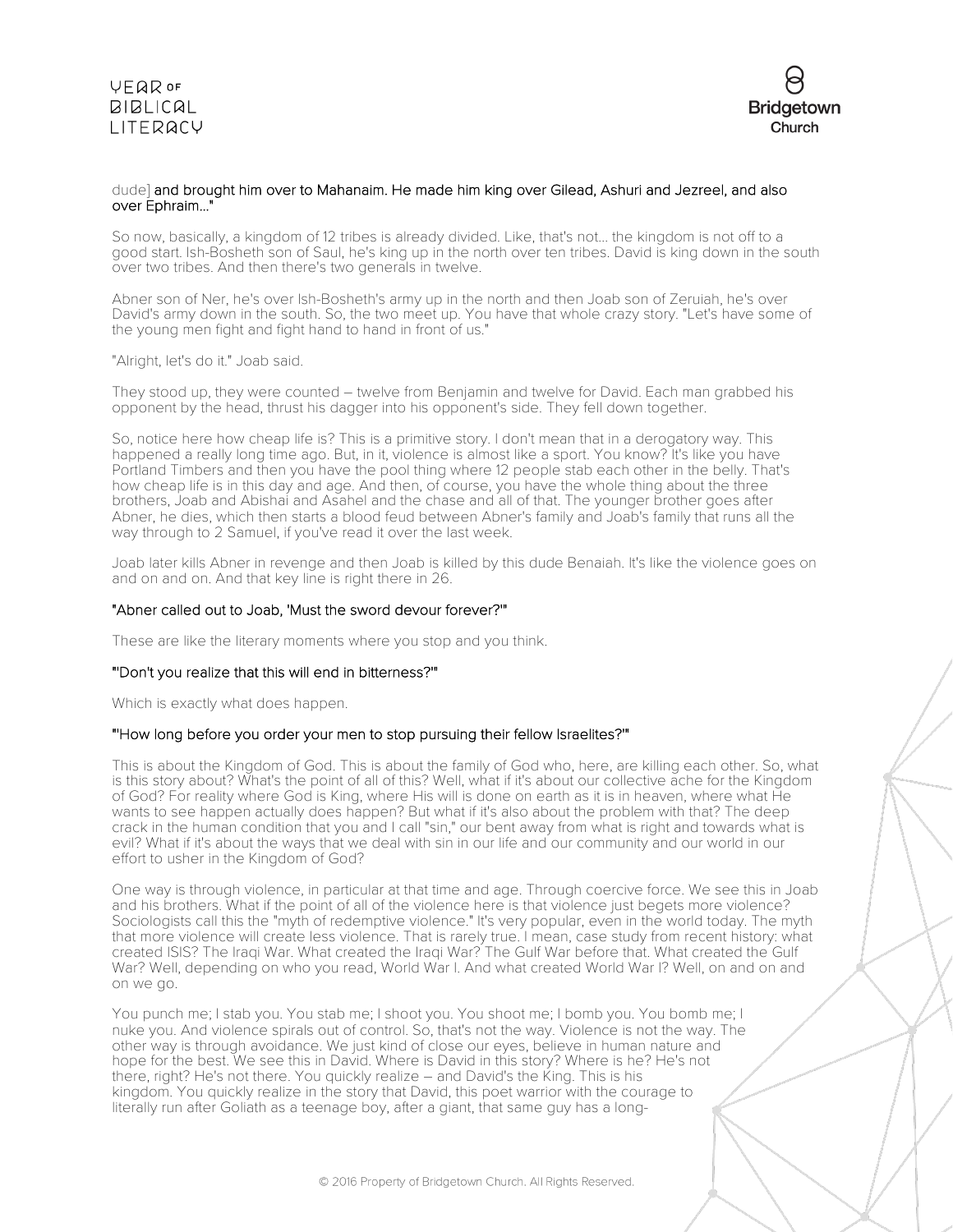

running character flaw: avoidance.

He just doesn't know how to deal with problems. In particular, in relationships. He is passive aggressive at times and then just passive at other times. And in the end, this avoidance, this character flaw, it wreaks havoc in his marriage (or marriages), in his family and then, out of that, in his nation. If you read the whole story in 2 Samuel about how he has all sorts of kids, he's a polygamist. One of his sons rapes his half-sister, but David doesn't deal with it. So, her brother, Absalom, kills off the rapist brother, but David doesn't deal with it. Then Absalom is so angry that he leads a coup over David, but David doesn't deal with it.

And, even to the end, and then Absalom ends up dead, on David's deathbed, the last thing he's dealing with is political machinations between Solomon and this other son and this wife and that wife. It is just all coming back to haunt David. So, what if this is a story about how the two human ways of dealing with evil, violence or avoidance, or, in the language of psychology, fight or flight, that neither are the way forward.

The Kingdom of God will not come about through violence, but neither will it come about through avoidance. Somebody has to do something. So, what if this is a story about the Kingdom of God, about how Israel was the people that were supposed to save the world? But, here's the problem: Israel's a wreck. Israel needs to be saved. Israel needs a savior. Israel needs a brand new kind of a king. David's great, but he's not it. Solomon's okay, but he's not it. And then it just gets worse. We need a new kind of king to usher in a new kind of kingdom. Not through violence and not through avoidance or kind of fuzzy belief in human nature, but we need someone to do something about the world and to overcome evil with good.

What if that's what this story is about? And then what if you and I were to read it millennia later, tomorrow morning in our little apartment with our cup of Chemex coffee or whatever? What if we were to read the story and we were to look for parallels between Israel's story and our story? Between their life and my life or your life? What if we were to ask, "What are the warnings here?" The warnings against the ways that we use violence as a society and then as men and women? Coercive force to manipulate, bully people, push people around to get what we want, even good stuff that we want? Or avoidance. The way that we just don't really deal with problems in our life.

Isn't it so crazy how often we have the courage to run after the Goliath of whatever it is for you, but in the end it's the normal, ordinary, Monday through Friday stuff that we excuse and we explain away and we justify and we ignore and we procrastinate and that's the stuff that comes back to kill us in the end? So, what if this is a stirring for you and I to take a long, hard look at our life? What is there that God is calling you or me to deal with before it gets out of hand and spirals out of control?

Then, finally, in the language of Paul, is there any encouragement here? Remember that line that we read in Romans about how with the endurance taught in the Scriptures and the encouragement they provide, we might have hope? Is there any of that in a violent, tribal, primitive story like this? Encouragement and hope? Is any of that in here? Absolutely. What is it? Well, at the top of the list, it's that through all of the mess, through all of the violence, through all of the lies and the deceit and the blood feud and the revenge, through all of it, God is there. God is involved with this really hyper-dysfunctional family and He's at work. He's at work to usher in the Kingdom of God. Good overcomes evil.

You see that in the end of the story. If you look down at verse 30, Joab stopped pursuing Abner. Verse 31, David's men had killed all these Benjamites. They took Asahel, buried him in his father's tomb in Bethlehem. Then Joab and his men marched all night and arrived at Hebron by daybreak.

So the south, kind of Judah, comes out on top.

#### 2 Samuel 3:1: "The war between the house of Saul and the house of David lasted a long time. David grew stronger and stronger, while the house of Saul grew weaker and weaker."

What's that about? Remember earlier in the story? Did you read Genesis 49 of how God made a promise that a king, a ruler, would come from the line of Judah or the tribe of Judah who would rule over all Israel who would unify Israel together as the Kingdom of God. So, here is God – and this is what's just so scandalous and disturbing and beautiful about the Old Testament. God is actually working through screwed up people, violent stuff that God is actually against, God is actually in it, involved and working through it to bring good out of evil, because that's what God is like.